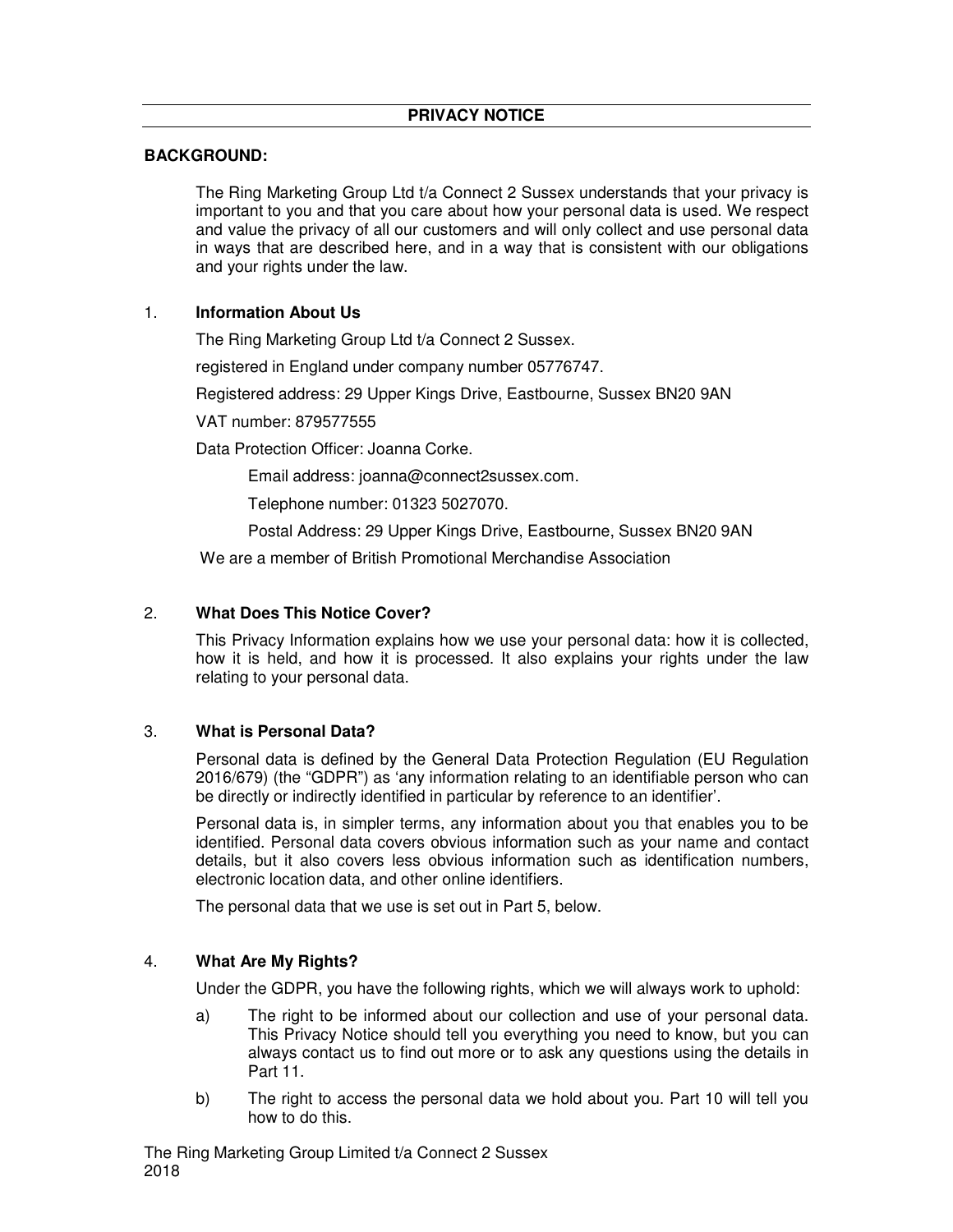- c) The right to have your personal data rectified if any of your personal data held by us is inaccurate or incomplete. Please contact us using the details in Part 11 to find out more.
- d) The right to be forgotten, i.e. the right to ask us to delete or otherwise dispose of any of your personal data that we have. Please contact us using the details in Part 11 to find out more.
- e) The right to restrict (i.e. prevent) the processing of your personal data.
- f) The right to object to us using your personal data for a particular purpose or purposes.
- g) The right to data portability. This means that, if you have provided personal data to us directly, we am using it with your consent or for the performance of a contract, and that data is processed using automated means, you can ask us for a copy of that personal data to re-use with another service or business in many cases.
- h) Rights relating to automated decision-making and profiling. we do not use your personal data in this way**.**
- i) For more information about our use of your personal data or exercising your rights as outlined above, please contact us using the details provided in Part 11.

Further information about your rights can also be obtained from the Information Commissioner's Office or your local Citizens Advice Bureau.

If you have any cause for complaint about our use of your personal data, you have the right to lodge a complaint with the Information Commissioner's Office.

# 5. **What Personal Data Do You Collect?**

We may collect some or all of the following personal data (this may vary according to your relationship with us:

- Your Name;
- The Business Address
- Your Business Email address
- Your Business Telephone number
- Your Business's name
- Your Job title
- Your Profession
- Your Position

## 6. **How Do You Use My Personal Data?**

Under the GDPR, we must always have a lawful basis for using personal data. This may be because the data is necessary for our performance of a contract with you, because you have consented to our use of your personal data, or because it is in our legitimate business interests to use it. Your personal data may be used for one of the following purposes:

• Providing and managing your account.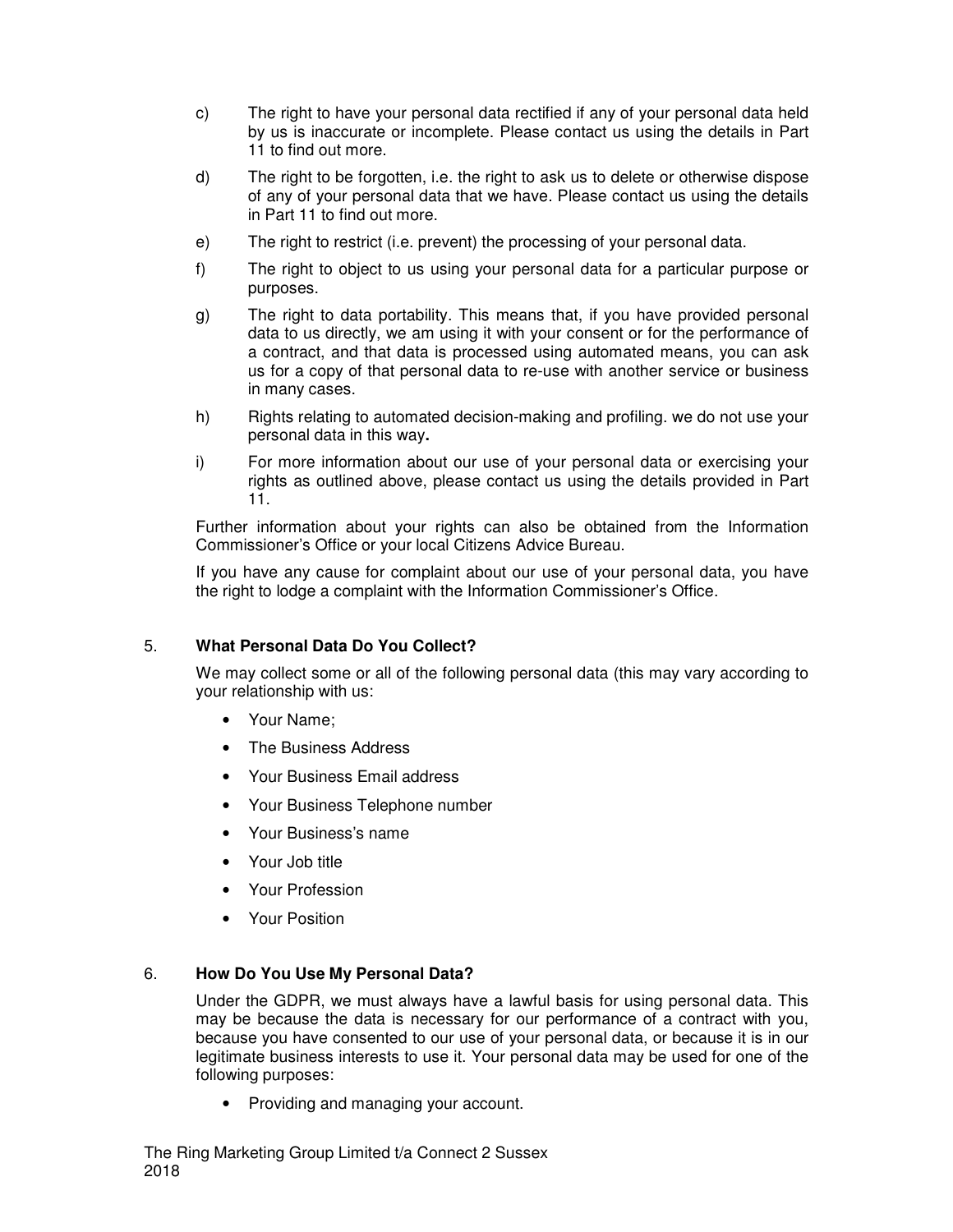- Supplying our products and services to you. Your personal details are required in order for us to enter into a contract with you.
- Personalising and tailoring our products and services for you.
- Communicating with you. This may include responding to emails or calls from you.
- Supplying you with information by email and or that you have opted-in to (you may unsubscribe or opt-out at any time by emailing joanna@connect2sussex.com.

With your permission and/or where permitted by law, we may also use your personal data for marketing purposes, which may include contacting you by email or telephone or post with information, news, and offers on our products and services. You will not be sent any unlawful marketing or spam. We will always work to fully protect your rights and comply with our obligations under the GDPR and the Privacy and Electronic Communications (EC Directive) Regulations 2003, and you will always have the opportunity to opt-out.

# 7. **How Long Will You Keep My Personal Data?**

We will not keep your personal data for any longer than is necessary in light of the reason(s) for which it was first collected. Your personal data will therefore be kept for the following periods (or, where there is no fixed period, the following factors will be used to determine how long it is kept):

• Data will be kept until we are instructed by you to delete it.

## 8. **How and Where Do You Store or Transfer My Personal Data?**

We will only store or transfer your personal data in the UK. This means that it will be fully protected under the GDPR.

## 9. **Do You Share My Personal Data?**

We will not share any of your personal data with any third parties for any purposes, subject to one important exception.

In some limited circumstances, we may be legally required to share certain personal data, which might include yours, if we are involved in legal proceedings or complying with legal obligations, a court order, or the instructions of a government authority.

We may sometimes contract with the following third parties to supply products and services**]** to you on our behalf. These may include payment processing, delivery, and marketing. In some cases, those third parties may require access to some or all of your personal data that we hold.

• Trade associated business's necessary with the delivery of promotional goods and services.

If any of your personal data is required by a third party, as described above, we will take steps to ensure that your personal data is handled safely, securely, and in accordance with your rights, our obligations, and the third party's obligations under the law, as described above in Part 8.